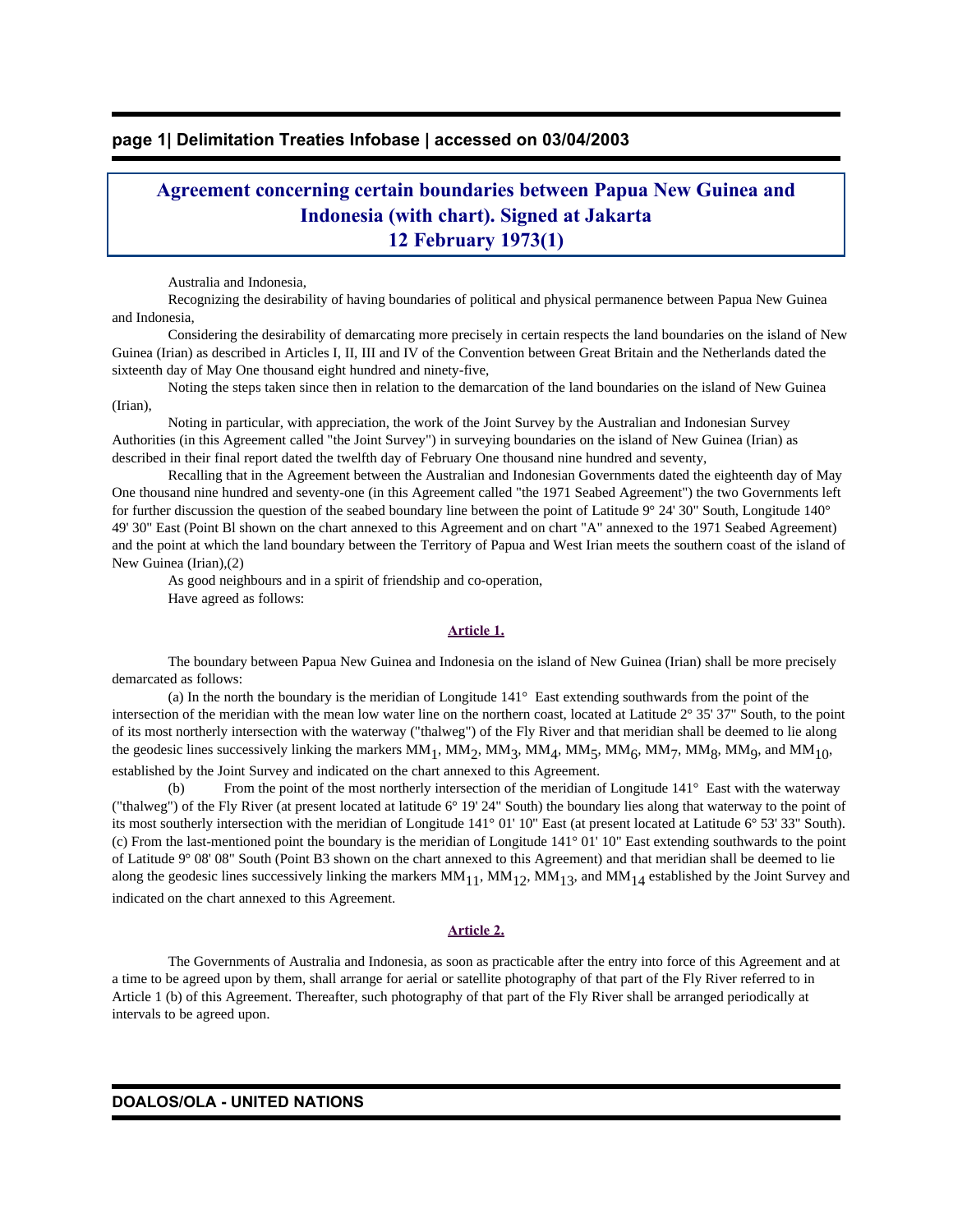## **page 2| Delimitation Treaties Infobase | accessed on 03/04/2003**

#### **Article 3.**

 Immediately off the southern coast of the island of New Guinea (Irian), the boundary between the area of seabed that is adjacent to and appertains to Papua New Guinea and the area that is adjacent to and appertains to Indonesia shall be the straight lines shown on the chart annexed to this Agreement commencing at the point of Latitude 9° 24' 30" South, Longitude 140° 49' 30" East (Point Bl) and thence connecting the points specified hereunder in the sequence so specified: B2. The point of Latitude 9° 23' South, Longitude 140° 52' East

B3. The point of Latitude 9° 08' 08" South, Longitude 141° 01' 10" East referred to in Article I (c) of this Agreement.

#### **Article 4.**

 The point B3 referred to in Articles l(c) and 3 of this Agreement is the present location of the point of intersection of the meridian of Longitude 141° 01' 10" East with the mean low water line on the southern coast of the island of New Guinea (Irian). If the point B3 ceases to be the point of such intersection the land boundary referred to in Article 1 (c) and the seabed boundary referred to in Article 3 shall meet and terminate at the point at which the straight lines connecting the points  $MM_{14} B3$ and B2 shown on the chart annexed to this Agreement intersect the mean low water line on the southern coast.

### **Article 5.**

For the purpose of this Agreement "seabed" includes the subsoil thereof, except where the context otherwise requires.

#### **Article 6.**

 If any single accumulation of liquid hydrocarbons or natural gas, or if any other mineral deposit beneath the seabed, extends across any of the seabed boundary lines that are referred to in this Agreement, and the part of such accumulation or deposit that is situated on one side of the line is recoverable in fluid form wholly or in part from the other side of the line, the Governments of Australia and Indonesia will seek to reach agreement on the manner in which the accumulation or deposit shall be most effectively exploited and on the equitable sharing of the benefits arising from such exploitation.

#### **Article 7.**

 Off the northern and southern coasts of the island of New Guinea (Irian) the lateral boundaries of the respective territorial seas and exclusive fishing zones shall so far as they extend coincide with the seabed boundary lines referred to in Article 3 of this Agreement and in Article 4 of the 1971 Seabed Agreement.

#### **Article 8.**

1. Vessels or other craft permitted by the laws of Papua New Guinea to navigate on that part of the Bensbach River flowing within Papua New Guinea shall for the purposes of entering or leaving the river have a right of passage through the adjacent Indonesian waters.

2. For the purpose of access to the mouth of the Bensbach River, the authorities of Papua New Guinea and Indonesia shall keep open and mark any channel that may be necessary for safe navigation.

#### **Article 9.**

1. The co-ordinates of the points specified in this Agreement are geographical co-ordinates. The actual location of any points or lines referred to in this Agreement which have not yet been determined shall be determined by a method to be agreed upon by the competent authorities of the Government of Australia and the Government of Indonesia.

2. For the purpose of paragraph 1 of this Article the competent authorities shall be the Director of National Mapping of Australia and any person acting with his authority and the Chief of the Co-ordinating Body for National Survey and Mapping (Ketua Badan Koordinasi Survey Dan Pemetaan Nasional) of Indonesia and any person acting with his authority.

#### **DOALOS/OLA - UNITED NATIONS**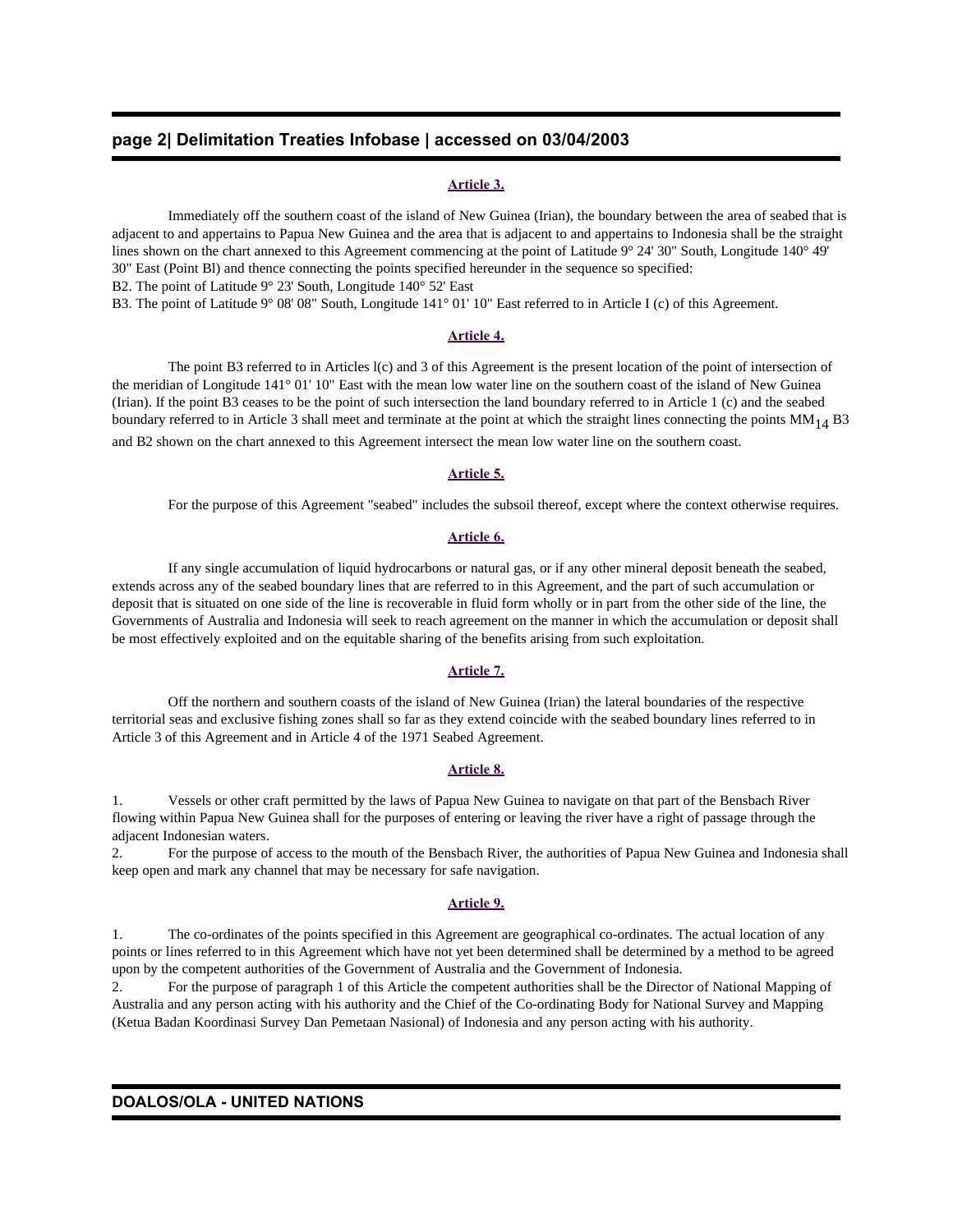## **page 3| Delimitation Treaties Infobase | accessed on 03/04/2003**

## **Article 10.**

 Any dispute between the Governments of Australia and Indonesia arising out of the interpretation or implementation of this Agreement shall be settled peacefully in accordance with the procedures mentioned in Article 33 of the Charter of the United Nations.

#### **Article 11.**

1. This Agreement is subject to ratification in accordance with the constitutional requirements of each country, and shall enter into force on the day on which the Instruments of Ratification are exchanged.

2. It is understood that the approval of the House of Assembly of Papua New Guinea to this Agreement shall be obtained before Australian ratification of the Agreement.

IN WITNESS WHEREOF the undersigned, being duly authorised, have signed this Agreement.

 DONE in duplicate at Jarkarta this twelfth day of February One thousand nine hundred and seventy-three in the English and Indonesian languages.

For Australia: Signed by M.T. Somare For Indonesia: Signed by A. Malik